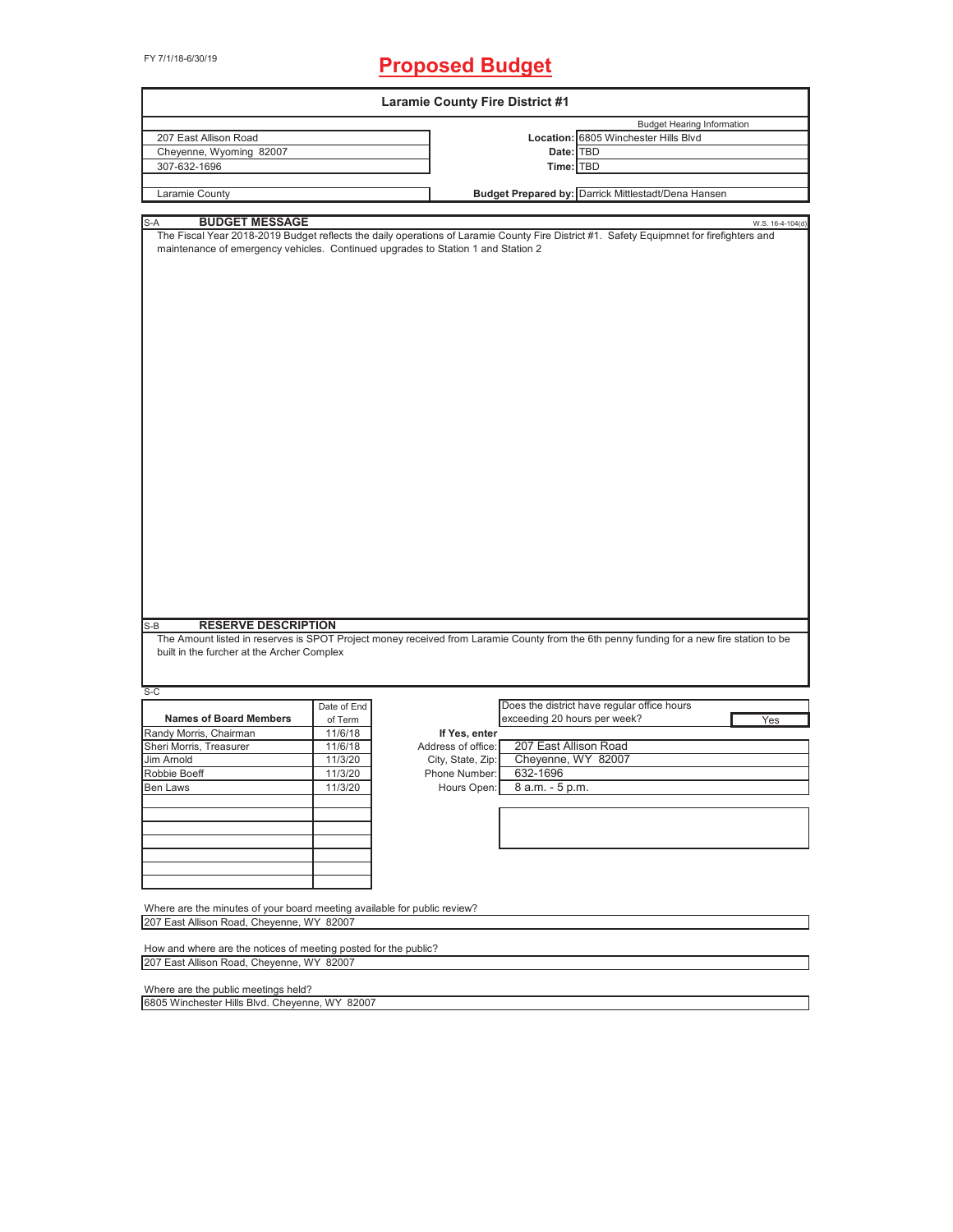#### **PROPOSED BUDGET SUMMARY**

|       | <b>OVERVIEW</b>                                             | 2016-2017<br>Actual | 2017-2018<br>Estimated | 2018-2019<br>Proposed | Pending<br>Approval |
|-------|-------------------------------------------------------------|---------------------|------------------------|-----------------------|---------------------|
|       |                                                             |                     |                        |                       |                     |
| $S-1$ | <b>Total Budgeted Expenditures</b>                          | \$1,130,440         | \$811,024              | \$1,151,500           |                     |
| $S-2$ | <b>Total Principal to Pay on Debt</b>                       | \$0                 | \$5,681                | \$35,000              |                     |
| $S-3$ | <b>Total Change to Restricted Funds</b>                     | \$0 <sub>1</sub>    | \$142,503              | \$200,000             |                     |
|       |                                                             |                     |                        |                       |                     |
| $S-4$ | <b>Total General Fund and Forecasted Revenues Available</b> | \$1,039,551         | \$1,141,165            | \$1,390,000           |                     |
|       |                                                             |                     |                        |                       |                     |
| $S-5$ | Amount requested from County Commissioners                  | \$681,502           | \$776,116              | \$800,000             |                     |
|       |                                                             |                     |                        |                       |                     |
| $S-6$ | <b>Additional Funding Needed:</b>                           |                     |                        | \$0                   |                     |

2016-2017 Actual 2017-2018 Estimated 2018-2019 Proposed Pending Approval S-7 **Operating Revenues**  $\sim$  50  $\sim$  50  $\sim$  50  $\sim$  50  $\sim$  50 S-8 **Tax levy (From the County Treasurer)** 1 \$681,502 \$776,116 \$800,000 S-9 **Government Support** \$0 \$0 \$0 \$0 S-10 **Grants** \$0 \$175,000 S-11 **Other County Support (Not from Co. Treas.)** \$0 \$0 \$0 \$0 S-12 **Miscellaneous** \$0 \$0 \$0 \$0 S-13 **Other Forecasted Revenue 120,000 5113,000 5120,000** \$120,000 S-14 **Total Revenue** \$794,502 \$896,116 \$1,095,000 \$1,095,000 FY 7/1/18-6/30/19 Laramie County Fire District #1 2016-2017 Actual 2017-2018 Estimated 2018-2019 Proposed Pending Approval S-15 **Capital Outlay** \$216,883 \$25,150 \$260,000 S-16 **Interest and Fees On Debt** \$0 \$0 \$0 \$0 S-17 **Administration by a set of the set of the state of the state of the state of the state of section**  $\frac{1}{2}$ S-18 **Operations** \$574,905 \$619,416 \$686,500 S-19 **Indirect Costs by Compact Costs 19 Indirect Costs by Compact Costs by Compact Costs by Compact Costs** S-20 **Total Expenditures 1.151,500 1.151,500 \$811,024** \$1,151,500 2016-2017 Actual 2017-2018 Estimated 2018-2019 Proposed Pending Approval S-21 **Principal Paid on Debt by the set of the set of the set of the set of the set of the set of the set of the set of the set of the set of the set of the set of the set of the set of the set of the set of the set of t** 2016-2017 Actual 2017-2018 Estimated 2018-2019 Proposed Pending Approval **EXPENDITURE SUMMARY REVENUE SUMMARY DEBT SUMMARY CASH AND INVESTMENTS**

#### S-22 **TOTAL GENERAL FUNDS** \$245,049 \$245,049 \$245,049 \$245,049 \$245,049 \$295,000

#### **Summary of Reserve Funds**

S-23 **Beginning Balance in Reserve Accounts**

 $S-24$  a. Depreciation Reserve  $S-24$   $S0$   $S0$   $S0$ 

S-25 b. Other Reserve  $\begin{array}{ccc} 5.25 & 5.142,503 \end{array}$ 

S-26 c. Emergency Reserve (Cash)

- Total Reserves (a+b+c)
- S-27 **Amount to be added**

- S-29 b. Other Reserve
- S-30 c. Emergency Reserve (Cash) Total to be added (a+b+c)
- 

S-33 **TOTAL RESERVES AT END OF FISCAL YEAR**  $\begin{bmatrix} 5.33 & 5.142,503 \\ 0 & 5142,503 \end{bmatrix}$  \$342,503

| S-26   | c. Emergency Reserve (Cash) | <b>SO</b>        | \$01      | \$0       |  |
|--------|-----------------------------|------------------|-----------|-----------|--|
|        | Total Reserves (a+b+c)      | \$0              | \$0       | \$142,503 |  |
| $S-27$ | Amount to be added          |                  |           |           |  |
| $S-28$ | a. Depreciation Reserve     | \$0              | \$0       | \$0       |  |
| $S-29$ | b. Other Reserve            | \$0              | \$142.503 | \$200,000 |  |
| $S-30$ | c. Emergency Reserve (Cash) | \$0              | \$0       | \$0       |  |
|        | Total to be added (a+b+c)   | \$0              | \$142,503 | \$200,000 |  |
|        |                             |                  |           |           |  |
| $S-31$ | Subtotal                    | \$0 <sub>1</sub> | \$142,503 | \$342,503 |  |
| $S-32$ | Less Total to be spent      | \$0              | \$0       | \$0       |  |

*End of Summary*

*Budget Officer / District Official (if not same as "Submitted by")*

Date adopted by Special District

Cheyenne, Wyoming 82007

**DISTRICT PHONE:** 307-632-1696

**DISTRICT ADDRESS:** 207 East Allison Road **PREPARED BY:** Darrick Mittlestadt/Dena Hansen

1/29/18 *Form approved by Wyoming Department of Audit, Public Funds Division Prepared in compliance with the Uniform Municipal Fiscal Procedures Act (W.S. 16-4-101 through 124) as it applies.*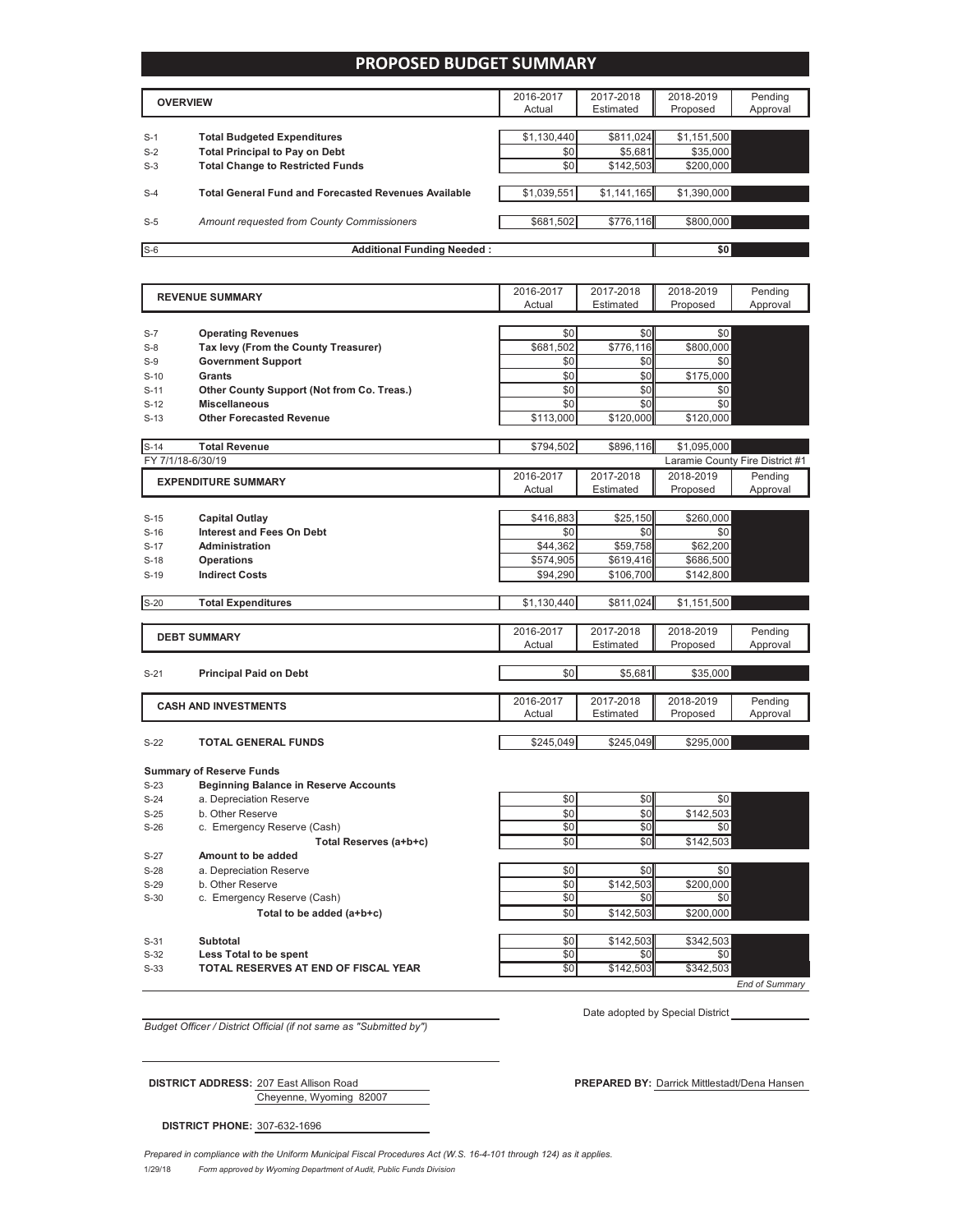# **Proposed Budget**

|         | Laramie County Fire District #1                |           |           | <b>FYE</b>    | 6/30/2019       |
|---------|------------------------------------------------|-----------|-----------|---------------|-----------------|
|         | <b>NAME OF DISTRICT/BOARD</b>                  |           |           |               |                 |
|         | PROPERTY TAXES AND ASSESSMENTS                 |           |           |               |                 |
|         |                                                |           |           |               |                 |
|         |                                                | 2016-2017 | 2017-2018 | 2018-2019     | Pending         |
|         |                                                | Actual    | Estimated | Proposed      | Approval        |
| $R-1$   | <b>Property Taxes and Assessments Received</b> |           |           |               |                 |
| $R-1.1$ | Tax Levy (From the County Treasurer)           | \$681,502 | \$776,116 | \$800,000     |                 |
| $R-1.2$ | Other County Support                           |           |           |               |                 |
|         | <b>FORECASTED REVENUE</b>                      |           |           |               |                 |
|         |                                                |           |           |               |                 |
|         |                                                | 2016-2017 | 2017-2018 | 2018-2019     | Pending         |
|         |                                                | Actual    | Estimated | Proposed      | Approval        |
| $R-2$   | <b>Revenues from Other Governments</b>         |           |           |               |                 |
| $R-2.1$ | State Aid                                      |           |           |               |                 |
| $R-2.2$ | Additional County Aid (non-treasurer)          |           |           |               |                 |
| $R-2.3$ | City (or Town) Aid                             |           |           |               |                 |
| $R-2.4$ | Other (Specify)                                |           |           |               |                 |
| $R-2.5$ | <b>Total Government Support</b>                | \$0       | \$0       | \$0           | \$0             |
| $R-3$   | <b>Operating Revenues</b>                      |           |           |               |                 |
| $R-3.1$ | <b>Customer Charges</b>                        |           |           |               |                 |
| $R-3.2$ | Sales of Goods or Services                     |           |           |               |                 |
| $R-3.3$ | <b>Other Assessments</b>                       |           |           |               |                 |
| $R-3.4$ | <b>Total Operating Revenues</b>                | \$0       | \$0       | $\frac{1}{2}$ | $\overline{50}$ |
| $R-4$   | <b>Grants</b>                                  |           |           |               |                 |
| $R-4.1$ | <b>Direct Federal Grants</b>                   |           |           | \$175,000     |                 |
| $R-4.2$ | Federal Grants thru State Agencies             |           |           |               |                 |
| $R-4.3$ | <b>Grants from State Agencies</b>              |           |           |               |                 |
| $R-4.4$ | <b>Total Grants</b>                            | \$0       | \$0       | \$175,000     | \$175,000       |
| $R-5$   | <b>Miscellaneous Revenue</b>                   |           |           |               |                 |
| $R-5.1$ | Interest                                       |           |           |               |                 |
| $R-5.2$ | Other: Specify                                 |           |           |               |                 |
| $R-5.3$ | Other: Additional                              |           |           |               |                 |
| $R-5.4$ | <b>Total Miscellaneous</b>                     | \$0       | \$0       | \$0           | \$0             |
| $R-5.5$ | <b>Total Forecasted Revenue</b>                | \$0       | \$0       | \$175,000     | \$175,000       |
| $R-6$   | <b>Other Forecasted Revenue</b>                |           |           |               |                 |
| $R-6.1$ | a. Other past due-as estimated by Co. Treas.   | \$113,000 | \$120,000 | \$120,000     |                 |
| $R-6.2$ | b. Other forecasted revenue (specify):         |           |           |               |                 |
| $R-6.3$ |                                                |           |           |               |                 |
| $R-6.4$ |                                                |           |           |               |                 |
| $R-6.5$ |                                                |           |           |               |                 |
| $R-6.6$ | Total Other Forecasted Revenue (a+b)           | \$113,000 | \$120,000 | \$120,000     | \$120,000       |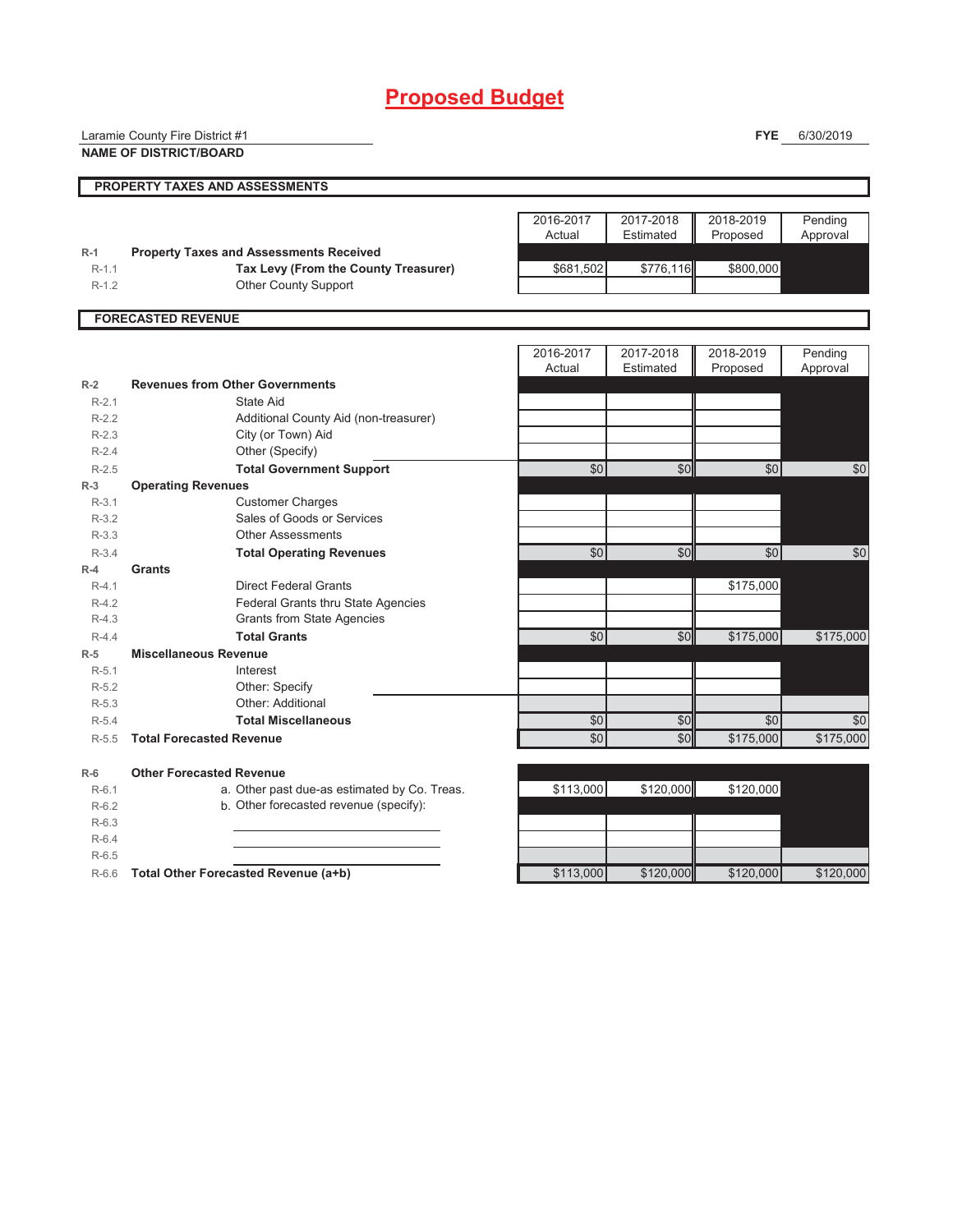## **CAPITAL OUTLAY BUDGET**

| $E-1$   | <b>Capital Outlay</b>       |                                |
|---------|-----------------------------|--------------------------------|
| $F-11$  |                             | <b>Real Property</b>           |
| $F-12$  |                             | Vehicles                       |
| $F-1.3$ |                             | <b>Office Equipment</b>        |
| $F-14$  |                             | Other (Specify)                |
| $F-1.5$ |                             | <b>Fire Fighting Equipment</b> |
| $F-16$  |                             |                                |
| $F-17$  |                             | see additional details         |
| $F-1.8$ | <b>TOTAL CAPITAL OUTLAY</b> |                                |

|         |                             |                         | 2016-2017 | 2017-2018 | 2018-2019 | Pending   |
|---------|-----------------------------|-------------------------|-----------|-----------|-----------|-----------|
|         |                             |                         | Actual    | Estimated | Proposed  | Approval  |
|         | <b>Capital Outlay</b>       |                         |           |           |           |           |
| $E-1.1$ |                             | <b>Real Property</b>    |           |           |           |           |
| $E-1.2$ |                             | <b>Vehicles</b>         |           |           |           |           |
| $E-1.3$ |                             | Office Equipment        | \$916     | \$800     | \$10,000  |           |
| $E-1.4$ |                             | Other (Specify)         |           |           |           |           |
| $E-1.5$ |                             | Fire Fighting Equipment | \$31,281  | \$0       | \$5,000   |           |
| $E-1.6$ |                             |                         |           |           |           |           |
| $E-1.7$ |                             | see additional details  | \$384,686 | \$24,350  | \$245,000 | \$245,000 |
| $E-1.8$ | <b>TOTAL CAPITAL OUTLAY</b> |                         | \$416,883 | \$25,150  | \$260,000 | \$260,000 |

#### **ADMINISTRATION BUDGET**

|           |                                      |                                 | nuuai    |
|-----------|--------------------------------------|---------------------------------|----------|
| $E-2$     | <b>Personnel Services</b>            |                                 |          |
| $E - 2.1$ |                                      | Administrator                   | \$17,600 |
| $E-2.2$   |                                      | Secretary                       |          |
| $E - 2.3$ |                                      | Clerical                        |          |
| $E - 2.4$ |                                      | Other (Specify)                 |          |
| $E - 2.5$ |                                      |                                 |          |
| $E - 2.6$ |                                      |                                 |          |
| $E - 2.7$ |                                      |                                 |          |
| $E-3$     | <b>Board Expenses</b>                |                                 |          |
| $E-3.1$   |                                      | Travel                          |          |
| $E-3.2$   |                                      | Mileage                         |          |
| $E - 3.3$ |                                      | Other (Specify)                 |          |
| $E - 3.4$ |                                      | <b>Election Expense</b>         | \$208    |
| $E - 3.5$ |                                      |                                 |          |
| $E - 3.6$ |                                      |                                 |          |
| $E-4$     | <b>Contractual Services</b>          |                                 |          |
| $E-4.1$   |                                      | Legal                           | \$6,607  |
| $E-4.2$   |                                      | Accounting/Auditing             | \$11,983 |
| $E - 4.3$ |                                      | Other (Specify)                 |          |
| $E - 4.4$ |                                      |                                 |          |
| $E-4.5$   |                                      |                                 |          |
| $E-4.6$   |                                      |                                 |          |
| $E-5$     | <b>Other Administrative Expenses</b> |                                 |          |
| $E - 5.1$ |                                      | <b>Office Supplies</b>          | \$3,160  |
| $E - 5.2$ |                                      | Office equipment, rent & repair |          |
| $E-5.3$   |                                      | Education                       |          |
| $E - 5.4$ |                                      | Registrations                   |          |
| $E - 5.5$ |                                      | Other (Specify)                 |          |
| $E - 5.6$ |                                      | Computer/Copier/Softwar         | \$3,642  |
| $E - 5.7$ |                                      | Water/Sewer                     | \$924    |
| $E - 5.8$ |                                      | see additional details          | \$237    |
| E-6       | <b>TOTAL ADMINISTRATION</b>          |                                 | \$44,362 |
|           |                                      |                                 |          |

|                          |                                      | 2016-2017<br>Actual | 2017-2018<br>Estimated | 2018-2019<br>Proposed | Pending<br>Approval |
|--------------------------|--------------------------------------|---------------------|------------------------|-----------------------|---------------------|
| 2                        | <b>Personnel Services</b>            |                     |                        |                       |                     |
| $E - 2.1$                | Administrator                        | \$17,600            |                        |                       |                     |
| $E - 2.2$                | Secretary                            |                     |                        |                       |                     |
| $E - 2.3$                | Clerical                             |                     | \$17,600               | \$17,600              |                     |
| $E - 2.4$                | Other (Specify)                      |                     |                        |                       |                     |
| $E-2.5$                  |                                      |                     |                        |                       |                     |
| $E - 2.6$                |                                      |                     |                        |                       |                     |
| $E - 2.7$                |                                      |                     |                        |                       |                     |
| $\overline{\phantom{0}}$ | <b>Board Expenses</b>                |                     |                        |                       |                     |
| $E-3.1$                  | Travel                               |                     |                        |                       |                     |
| $E - 3.2$                | Mileage                              |                     |                        |                       |                     |
| $E - 3.3$                | Other (Specify)                      |                     |                        |                       |                     |
| $E - 3.4$                | <b>Election Expense</b>              | \$208               | \$0                    | \$200                 |                     |
| $E - 3.5$                |                                      |                     |                        |                       |                     |
| $E - 3.6$                |                                      |                     |                        |                       |                     |
| ı.                       | <b>Contractual Services</b>          |                     |                        |                       |                     |
| $E - 4.1$                | Legal                                | \$6,607             | \$18,500               | \$15,000              |                     |
| $E - 4.2$                | Accounting/Auditing                  | \$11,983            | \$15,000               | \$15,000              |                     |
| $E - 4.3$                | Other (Specify)                      |                     |                        |                       |                     |
| $E - 4.4$                |                                      |                     |                        |                       |                     |
| $E - 4.5$                |                                      |                     |                        |                       |                     |
| $E - 4.6$                |                                      |                     |                        |                       |                     |
| 5                        | <b>Other Administrative Expenses</b> |                     |                        |                       |                     |
| $E - 5.1$                | <b>Office Supplies</b>               | \$3,160             | \$5,000                | \$10,000              |                     |
| $E - 5.2$                | Office equipment, rent & repair      |                     |                        |                       |                     |
| $E - 5.3$                | Education                            |                     |                        |                       |                     |
| $E - 5.4$                | Registrations                        |                     |                        |                       |                     |
| $E - 5.5$                | Other (Specify)                      |                     |                        |                       |                     |
| $E - 5.6$                | Computer/Copier/Softwar              | \$3,642             | \$2,348                | \$3,000               |                     |
| $E - 5.7$                | Water/Sewer                          | \$924               | \$910                  | \$1,000               |                     |
| $E - 5.8$                | see additional details               | \$237               | \$400                  | \$400                 | \$400               |
| ŝ                        | <b>TOTAL ADMINISTRATION</b>          | \$44,362            | \$59,758               | \$62,200              | \$62,200            |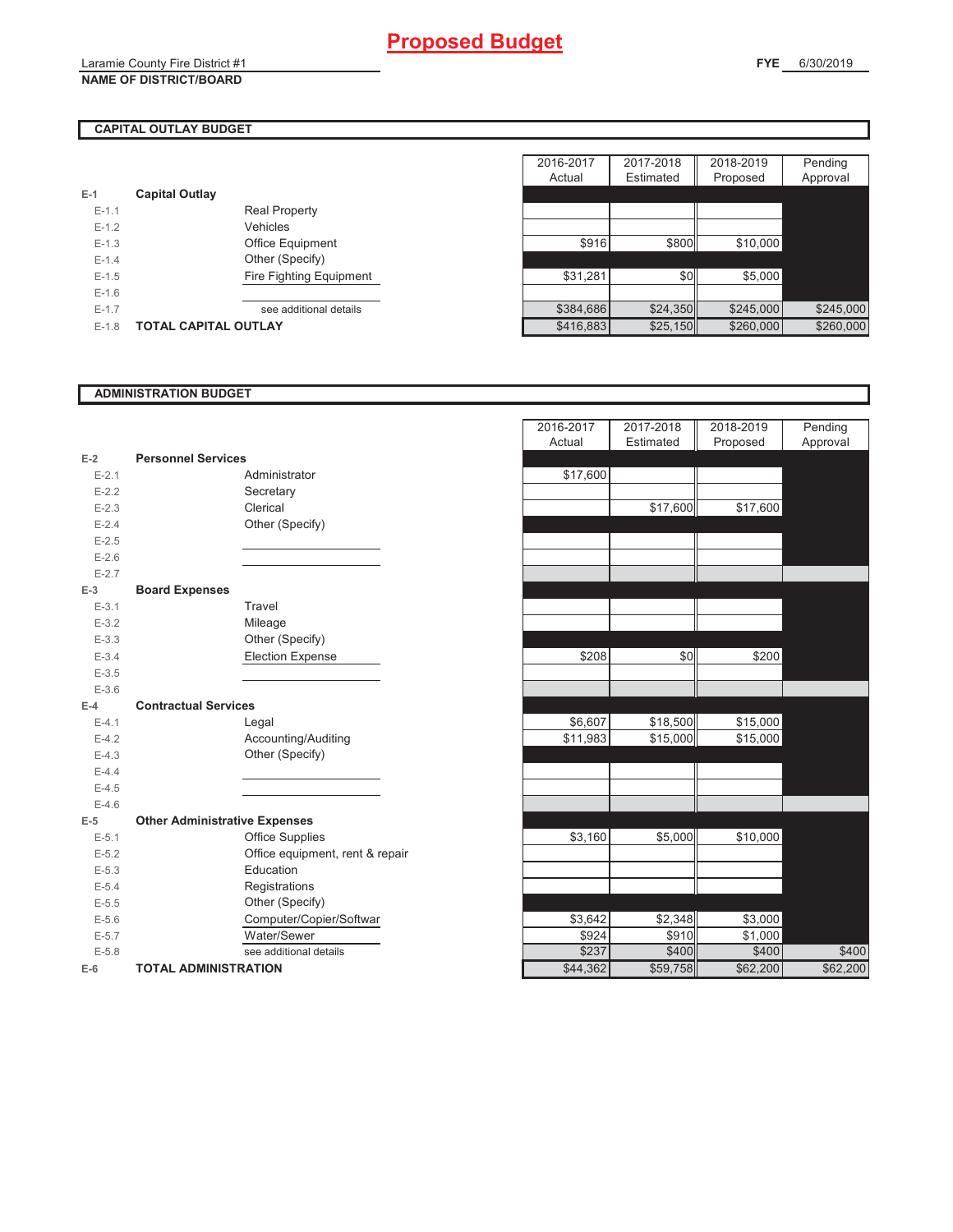## **Proposed Budget**

## **OPERATIONS BUDGET**

| $E-7$     | <b>Personnel Services</b>              |  |  |
|-----------|----------------------------------------|--|--|
| $E - 7.1$ | Wages--Operations                      |  |  |
| $E - 7.2$ | <b>Service Contracts</b>               |  |  |
| $E - 7.3$ | Other (Specify)                        |  |  |
| $E - 7.4$ | <b>Fire Chief</b>                      |  |  |
| $E - 7.5$ | Overtime                               |  |  |
| $E - 7.6$ | see additional details                 |  |  |
| $E-8$     | <b>Travel</b>                          |  |  |
| $E-8.1$   | Mileage                                |  |  |
| $E-8.2$   | Other (Specify)                        |  |  |
| $E - 8.3$ |                                        |  |  |
| $E - 8.4$ |                                        |  |  |
| $E - 8.5$ |                                        |  |  |
| $E-9$     | <b>Operating supplies (List)</b>       |  |  |
| $E-9.1$   | Truck & Auto                           |  |  |
| $E-9.2$   | Radio Expense                          |  |  |
| $E-9.3$   | <b>Medical Supplies</b>                |  |  |
| $E-9.4$   | Fuel                                   |  |  |
| $E - 9.5$ |                                        |  |  |
|           |                                        |  |  |
| $E-10$    | <b>Program Services (List)</b>         |  |  |
| $E-10.1$  |                                        |  |  |
| $E-10.2$  | Volunteer Incentives                   |  |  |
| $E-10.3$  | <b>Physical Fitness</b>                |  |  |
| $E-10.4$  | Training                               |  |  |
| $E-10.5$  |                                        |  |  |
| $E-11$    | <b>Contractual Arrangements (List)</b> |  |  |
| $E-11.1$  |                                        |  |  |
| $E-11.2$  |                                        |  |  |
| $E-11.3$  |                                        |  |  |
| $E-11.4$  |                                        |  |  |
| $E-11.5$  |                                        |  |  |
| $E-12$    | <b>Other operations (Specify)</b>      |  |  |
| $E-12.1$  | Uniforms                               |  |  |
| $E-12.2$  | Meals & Meetings                       |  |  |
| $E-12.3$  | Misc. Items                            |  |  |
| $E-12.4$  | Office & Grounds                       |  |  |
| $E-12.5$  | see additional details                 |  |  |

|                |                                        | 2016-2017           | 2017-2018         | 2018-2019 | Pending   |
|----------------|----------------------------------------|---------------------|-------------------|-----------|-----------|
|                |                                        | Actual              | Estimated         | Proposed  | Approval  |
| $\overline{7}$ | <b>Personnel Services</b>              |                     |                   |           |           |
| $E - 7.1$      | Wages--Operations                      | \$232,823           | $\sqrt{$247,500}$ | \$275,000 |           |
| $E - 7.2$      | <b>Service Contracts</b>               |                     |                   |           |           |
| $E - 7.3$      | Other (Specify)                        |                     |                   |           |           |
| $E - 7.4$      | Fire Chief                             | \$62,252            | \$75,000          | \$75,000  |           |
| $E - 7.5$      | Overtime                               | \$11,070            | \$12,100          | \$15,000  |           |
| $E - 7.6$      | see additional details                 | \$392               | \$15,000          | \$15,000  | \$15,000  |
| 8              | <b>Travel</b>                          |                     |                   |           |           |
| $E-8.1$        | Mileage                                |                     |                   |           |           |
| $E-8.2$        | Other (Specify)                        |                     |                   |           |           |
| $E - 8.3$      |                                        |                     |                   |           |           |
| $E - 8.4$      |                                        |                     |                   |           |           |
| $E - 8.5$      |                                        |                     |                   |           |           |
| 9              | <b>Operating supplies (List)</b>       |                     |                   |           |           |
| $E-9.1$        | Truck & Auto                           | \$52,026            | \$67,300          | \$60,000  |           |
| $E - 9.2$      | Radio Expense                          | \$25,971            | \$18,500          | \$21,500  |           |
| $E-9.3$        | <b>Medical Supplies</b>                | $\overline{$}2,638$ | \$10              | \$5,000   |           |
| $E-9.4$        | Fuel                                   | \$16,409            | \$19,300          | \$22,500  |           |
| $E-9.5$        |                                        |                     |                   |           |           |
| $-10$          | <b>Program Services (List)</b>         |                     |                   |           |           |
| $E-10.1$       |                                        |                     |                   |           |           |
| $E-10.2$       | <b>Volunteer Incentives</b>            | \$20,872            | \$15,700          | \$20,000  |           |
| $E-10.3$       | <b>Physical Fitness</b>                | \$2,879             | \$3,271           | \$5,000   |           |
| $E-10.4$       | Training                               | \$17,233            | \$10,000          | \$30,000  |           |
| $E-10.5$       |                                        |                     |                   |           |           |
| 11.            | <b>Contractual Arrangements (List)</b> |                     |                   |           |           |
| $E-11.1$       |                                        |                     |                   |           |           |
| $E-11.2$       |                                        |                     |                   |           |           |
| $E-11.3$       |                                        |                     |                   |           |           |
| E-11.4         |                                        |                     |                   |           |           |
| $E-11.5$       |                                        |                     |                   |           |           |
| 12             | <b>Other operations (Specify)</b>      |                     |                   |           |           |
| $E-12.1$       | Uniforms                               | \$45,609            | \$40,000          | \$50,000  |           |
| $E-12.2$       | Meals & Meetings                       | \$3,057             | \$2,800           | \$5,000   |           |
| $E-12.3$       | Misc. Items                            | \$889               | \$730             | \$1,500   |           |
| $E-12.4$       | Office & Grounds                       | \$11,968            | \$9,600           | \$15,000  |           |
| $E-12.5$       | see additional details                 | \$68,818            | \$82,605          | \$71,000  | \$71,000  |
| $-13$          | <b>TOTAL OPERATIONS</b>                | \$574,905           | \$619,416         | \$686,500 | \$686,500 |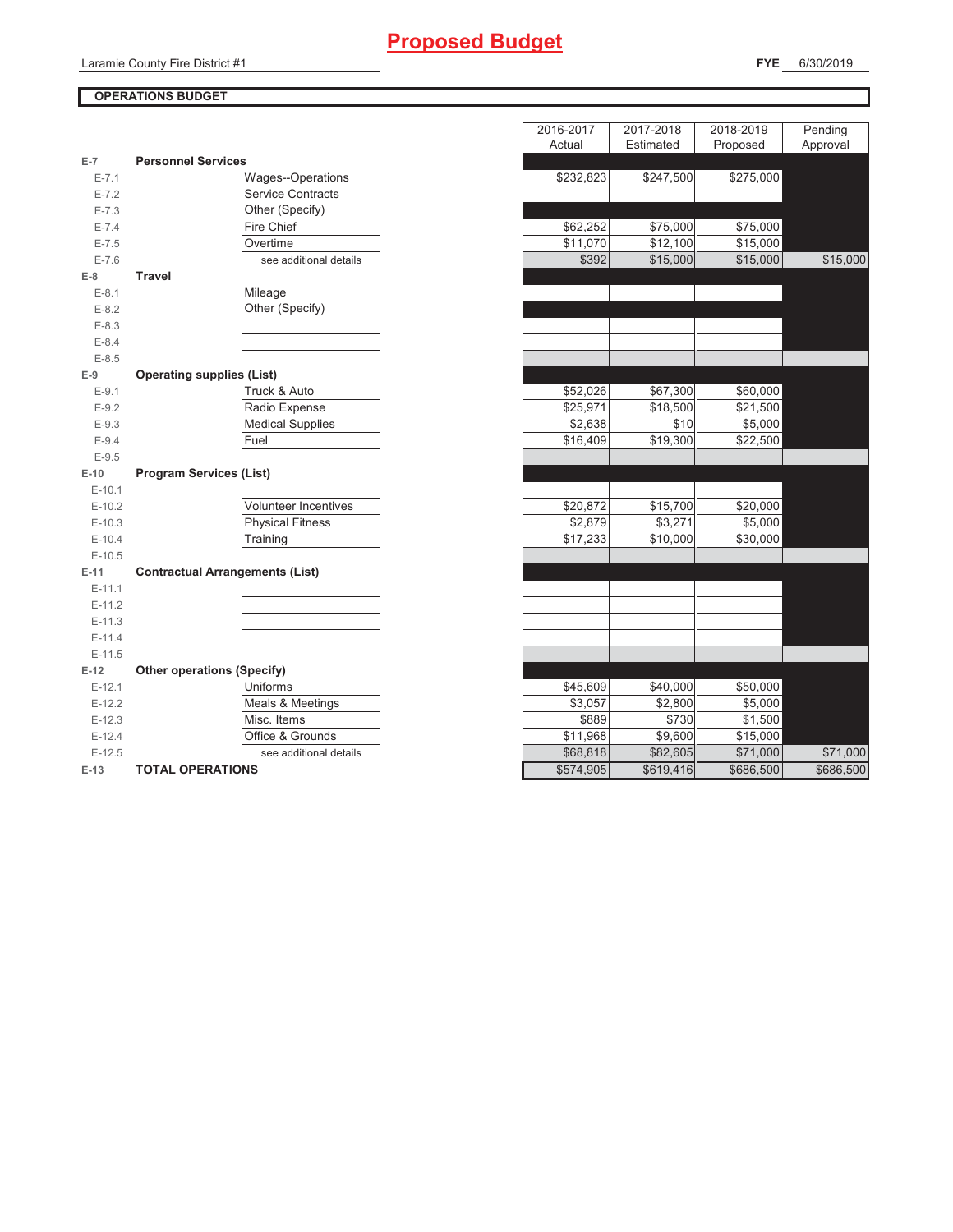## **INDIRECT COSTS BUDGET**

| $E-14$     | Insurance                     |
|------------|-------------------------------|
| $F-14.1$   | Liability                     |
| $F-142$    | <b>Buildings and vehicles</b> |
| $F-14.3$   | Equipment                     |
| $F-144$    | Other (Specify)               |
| $E-14.5$   | <b>Surety Bonds</b>           |
| $F-146$    |                               |
| $F-147$    |                               |
| $E-15$     | Indirect payroll costs:       |
| $E-15.1$   | FICA (Social Security) taxes  |
| $E-15.2$   | <b>Workers Compensation</b>   |
| $E-15.3$   | Unemployment Taxes            |
| $E-15.4$   | Retirement                    |
| $E-15.5$   | Health Insurance              |
| $E - 15.6$ | Other (Specify)               |
| $F-157$    |                               |
| $E-15.8$   |                               |
| $F-15.9$   |                               |
| $E-16$     | <b>Depreciation Expenses</b>  |
| $E-17$     | <b>TOTAL INDIRECT COSTS</b>   |

|          |                              | 2016-2017 | 2017-2018 | 2018-2019 | Pending   |
|----------|------------------------------|-----------|-----------|-----------|-----------|
|          |                              | Actual    | Estimated | Proposed  | Approval  |
| $E-14$   | Insurance                    |           |           |           |           |
| $E-14.1$ | Liability                    |           |           |           |           |
| $E-14.2$ | Buildings and vehicles       | \$21,512  | \$32,000  | \$30,000  |           |
| $E-14.3$ | Equipment                    |           |           |           |           |
| $E-14.4$ | Other (Specify)              |           |           |           |           |
| $E-14.5$ | <b>Surety Bonds</b>          | \$370     | \$100     | \$300     |           |
| $E-14.6$ |                              |           |           |           |           |
| $E-14.7$ |                              |           |           |           |           |
| $E-15$   | Indirect payroll costs:      |           |           |           |           |
| $E-15.1$ | FICA (Social Security) taxes | \$26,541  | \$26,300  | \$35,000  |           |
| $E-15.2$ | <b>Workers Compensation</b>  | \$15,341  | \$15,300  | \$25,000  |           |
| $E-15.3$ | <b>Unemployment Taxes</b>    |           | \$0       | \$10,000  |           |
| $E-15.4$ | Retirement                   |           | \$0       | \$500     |           |
| $E-15.5$ | Health Insurance             | \$30,526  | \$33,000  | \$42,000  |           |
| $E-15.6$ | Other (Specify)              |           |           |           |           |
| $E-15.7$ |                              |           |           |           |           |
| $E-15.8$ |                              |           |           |           |           |
| $E-15.9$ |                              |           |           |           |           |
| $E-16$   | <b>Depreciation Expenses</b> |           |           |           |           |
|          | <b>TOTAL INDIRECT COSTS</b>  | \$94,290  | \$106,700 | \$142,800 | \$142,800 |
| E-17     |                              |           |           |           |           |

#### **DEBT SERVICE BUDGET**

|         |                           | 2016-2017 | 2017-2018 | 2018-2019 | Pending  |
|---------|---------------------------|-----------|-----------|-----------|----------|
|         |                           | Actual    | Estimated | Proposed  | Approval |
| $D-1$   | <b>Debt Service</b>       |           |           |           |          |
| $D-1.1$ | Principal                 | \$0       | \$5.681   | \$35,000  |          |
| $D-1.2$ | Interest                  |           |           |           |          |
| $D-1.3$ | Fees                      |           |           |           |          |
| $D-2$   | <b>TOTAL DEBT SERVICE</b> | \$0       | \$5,681   | \$35,000  | \$35,000 |